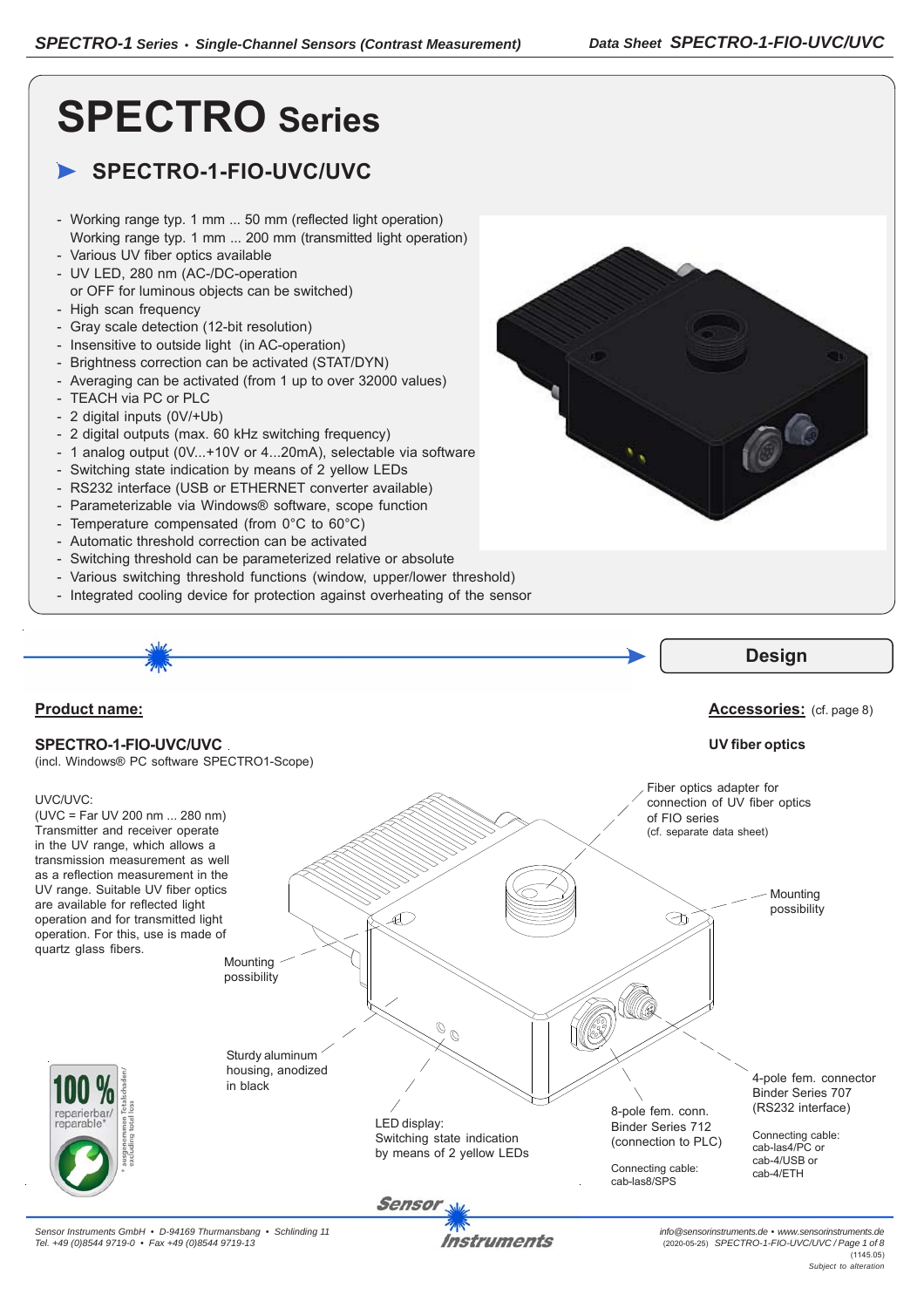

**Technical Data** 

| <b>Model</b>                                                                      | SPECTRO-1-FIO-UVC/UVC                                                                                                                                                                                                                                                                                                                                               |                                                                                                                                                                                                                                                                                                                      |
|-----------------------------------------------------------------------------------|---------------------------------------------------------------------------------------------------------------------------------------------------------------------------------------------------------------------------------------------------------------------------------------------------------------------------------------------------------------------|----------------------------------------------------------------------------------------------------------------------------------------------------------------------------------------------------------------------------------------------------------------------------------------------------------------------|
| Voltage supply                                                                    | +24VDC (± 10%), reverse polarity protected, overcurrent protected                                                                                                                                                                                                                                                                                                   |                                                                                                                                                                                                                                                                                                                      |
| Current consumption                                                               | $< 160$ mA                                                                                                                                                                                                                                                                                                                                                          |                                                                                                                                                                                                                                                                                                                      |
| Max. switching current                                                            | 100 mA, short circuit proof                                                                                                                                                                                                                                                                                                                                         |                                                                                                                                                                                                                                                                                                                      |
| Switching state indication                                                        | 2 yellow LED visualize the physical state of the outputs OUT0 and OUT1                                                                                                                                                                                                                                                                                              |                                                                                                                                                                                                                                                                                                                      |
| Digital inputs (2x)                                                               | INO and IN1 (Pin 3 and 4): digital (0V/+24V)                                                                                                                                                                                                                                                                                                                        |                                                                                                                                                                                                                                                                                                                      |
| Digital outputs (2x)                                                              | OUT0 and OUT1 (Pin 5 and 6): digital (0V/+24V), npn-/pnp-able (bright-/dark-switching, can be switched)                                                                                                                                                                                                                                                             |                                                                                                                                                                                                                                                                                                                      |
| Analog output (1x)                                                                | ANALOG (Pin 8): voltage 0  +10V or current 4  20mA,<br>adjustable via PC software                                                                                                                                                                                                                                                                                   |                                                                                                                                                                                                                                                                                                                      |
| Interface                                                                         | <b>RS232</b>                                                                                                                                                                                                                                                                                                                                                        |                                                                                                                                                                                                                                                                                                                      |
| Pulse lengthening                                                                 | 0  100 ms, adjustable via PC software                                                                                                                                                                                                                                                                                                                               |                                                                                                                                                                                                                                                                                                                      |
| Averaging                                                                         | max. 32768 values, adjustable via PC software                                                                                                                                                                                                                                                                                                                       |                                                                                                                                                                                                                                                                                                                      |
| Scan frequency<br>(LED mode AC, DC or<br>OFF, can be switched via<br>PC software) | LED mode AC (depends on parameterization):<br>Frequency [Hz] Digital outputs Analog output<br>Max. 50 000<br>Off<br>Off<br>Max. 48 000<br>Off<br>On<br>Max. 42 000<br>Off<br>On<br>Max. 41 000<br>On.<br>On<br>Measurements were made with the smallest gain at the<br>receiver (AMP1). At the highest gain (AMP8), rthe<br>frequency is reduced by a factor of 10. | LED mode DC / OFF (depends on parameterization):<br>Digital outputs Analog output<br>Frequency [Hz]<br>Max. 175 000<br>Off<br>Off<br>Max. 135 000<br>Off<br>On<br>Max. 100 000<br>Off<br><b>On</b><br>Max. 85 000<br><b>On</b><br>O <sub>n</sub><br>The frequency is independent of the gain set at the<br>receiver. |
| Switching frequency                                                               | max. 60 kHz                                                                                                                                                                                                                                                                                                                                                         |                                                                                                                                                                                                                                                                                                                      |
| Analog band width                                                                 | max. 90 kHz (-3 dB)                                                                                                                                                                                                                                                                                                                                                 |                                                                                                                                                                                                                                                                                                                      |
| Transmitter (light source)                                                        | UV LED, 280 nm                                                                                                                                                                                                                                                                                                                                                      |                                                                                                                                                                                                                                                                                                                      |
| <b>Transmitter control</b>                                                        | can be switched via PC software:<br>AC operation (LED MODE-AC), DC operation (LED MODE-DC), OFF operation (LED MODE-OFF)                                                                                                                                                                                                                                            |                                                                                                                                                                                                                                                                                                                      |
| Object distance<br>(measuring range)                                              | with reflected light fiber optics: typ. 1 mm  50 mm (depends on fiber optics)<br>with transmitted light fiber optics: typ. 1 mm  200 mm (depends on fiber optics)                                                                                                                                                                                                   |                                                                                                                                                                                                                                                                                                                      |
| Receiver                                                                          | photo diode for UVC range                                                                                                                                                                                                                                                                                                                                           |                                                                                                                                                                                                                                                                                                                      |
| Receiver gain setting                                                             | 8 steps (AMP1  AMP8), adjustable via PC software                                                                                                                                                                                                                                                                                                                    |                                                                                                                                                                                                                                                                                                                      |
| Ambient light                                                                     | max. 5000 Lux                                                                                                                                                                                                                                                                                                                                                       |                                                                                                                                                                                                                                                                                                                      |
| Size of light spot                                                                | typ. $\varnothing$ 1 mm $\varnothing$ 10 mm<br>depends on fiber optics (cf. FIO series)                                                                                                                                                                                                                                                                             |                                                                                                                                                                                                                                                                                                                      |
| Reproducibility                                                                   | 2 digits at 12-bit A/D conversion                                                                                                                                                                                                                                                                                                                                   |                                                                                                                                                                                                                                                                                                                      |
| Housing dimensions                                                                | LXWxH approx. 95 mm x 65 mm x 38 mm (incl. fiber optics adaptor M18x1, without connectors)                                                                                                                                                                                                                                                                          |                                                                                                                                                                                                                                                                                                                      |
| Housing material                                                                  | aluminum, anodized in black                                                                                                                                                                                                                                                                                                                                         |                                                                                                                                                                                                                                                                                                                      |
| Enclosure rating                                                                  | <b>IP64</b>                                                                                                                                                                                                                                                                                                                                                         |                                                                                                                                                                                                                                                                                                                      |
| Connecting cables                                                                 | to PLC: cab-las8/SPS or cab-las8/SPS-w<br>to PC/RS232 interface: cab-las4/PC or cab-las4/PC-w<br>to PC/USB interface: cab-4/USB or cab-4/USB-w<br>to PC/Ethernet interface: cab-4/ETH                                                                                                                                                                               |                                                                                                                                                                                                                                                                                                                      |
| Type of connector                                                                 | connection to PLC: 8-pole fem. connector (Binder series 712)<br>connection to PC: 4-pole fem. connector (Binder series 707)                                                                                                                                                                                                                                         |                                                                                                                                                                                                                                                                                                                      |
| Operating temp. range                                                             | $-20^{\circ}$ C  +55 $^{\circ}$ C                                                                                                                                                                                                                                                                                                                                   |                                                                                                                                                                                                                                                                                                                      |
| Storage temperature range                                                         | $-20^{\circ}$ C  +85 $^{\circ}$ C                                                                                                                                                                                                                                                                                                                                   |                                                                                                                                                                                                                                                                                                                      |
| EMC test acc. to                                                                  | ce<br>DIN EN 60947-5-2                                                                                                                                                                                                                                                                                                                                              |                                                                                                                                                                                                                                                                                                                      |

Sensor<sub>N</sub>

*Sensor Instruments GmbH • D-94169 Thurmansbang • Schlinding 11 Tel. +49 (0)8544 9719-0 • Fax +49 (0)8544 9719-13*

**Instruments**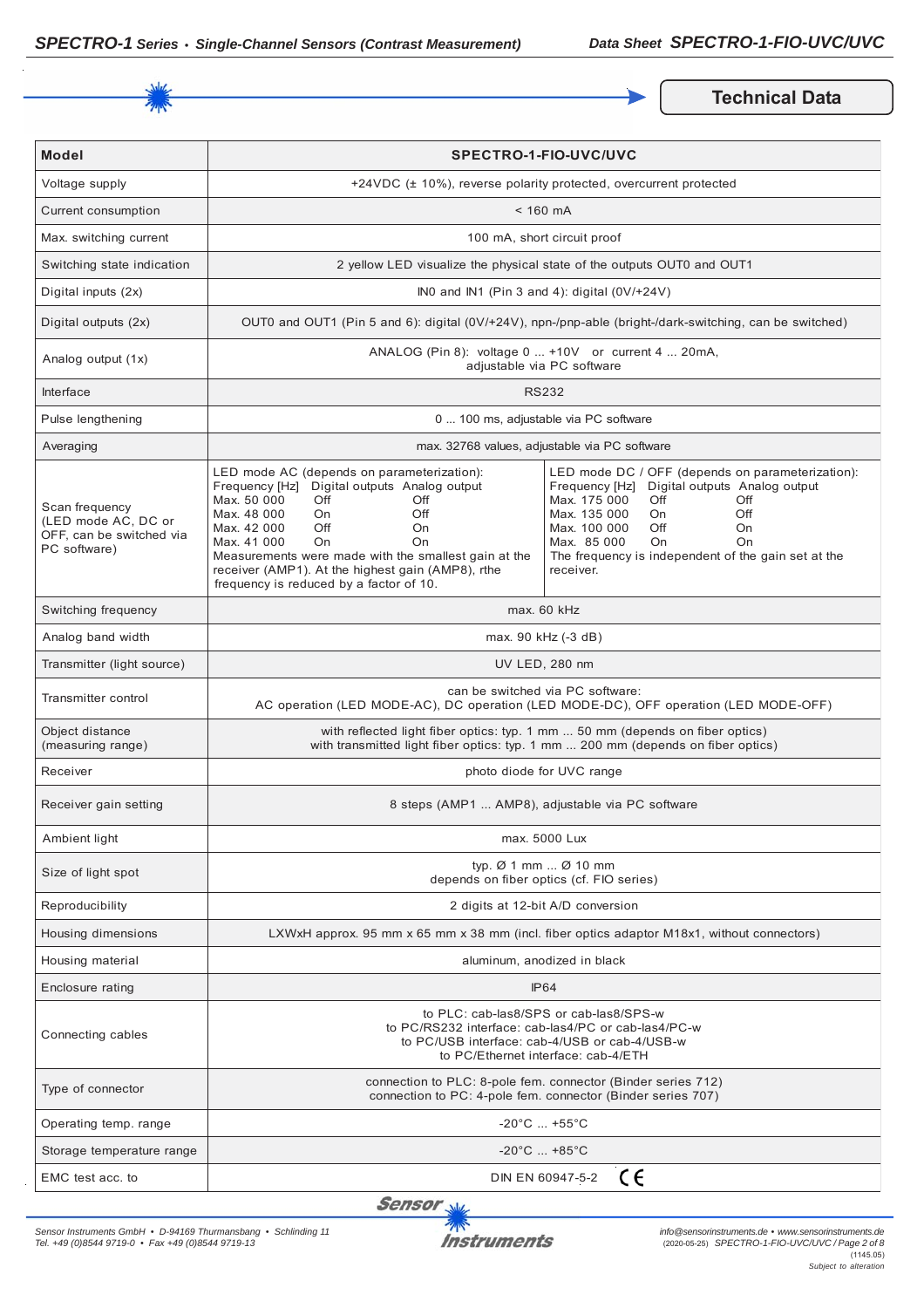



All dimensions in mm

*Sensor Instruments GmbH • D-94169 Thurmansbang • Schlinding 11 Tel. +49 (0)8544 9719-0 • Fax +49 (0)8544 9719-13*

**Instruments** 

Sensor<sub>N</sub>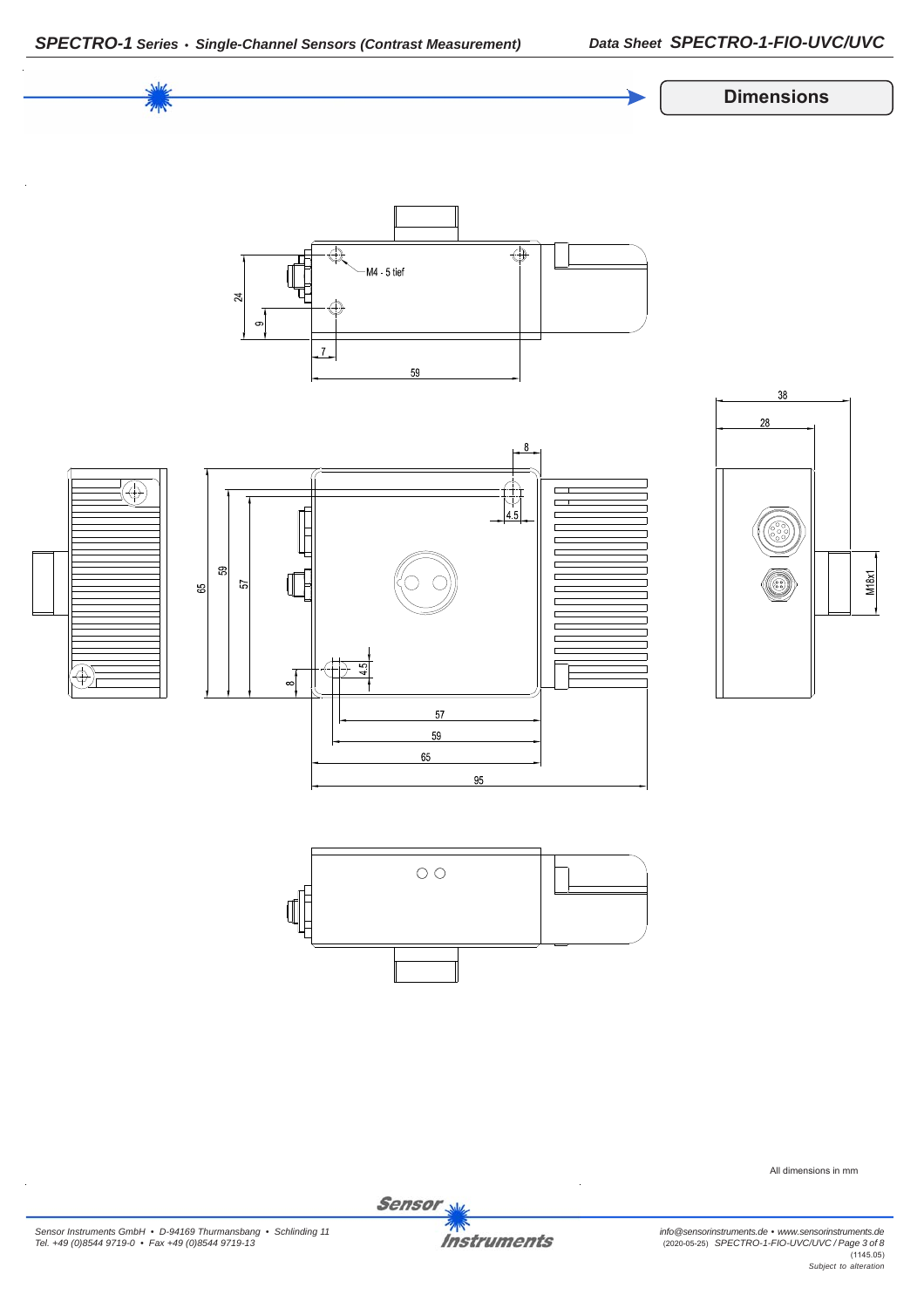

*Sensor Instruments GmbH • D-94169 Thurmansbang • Schlinding 11 Tel. +49 (0)8544 9719-0 • Fax +49 (0)8544 9719-13*

Instruments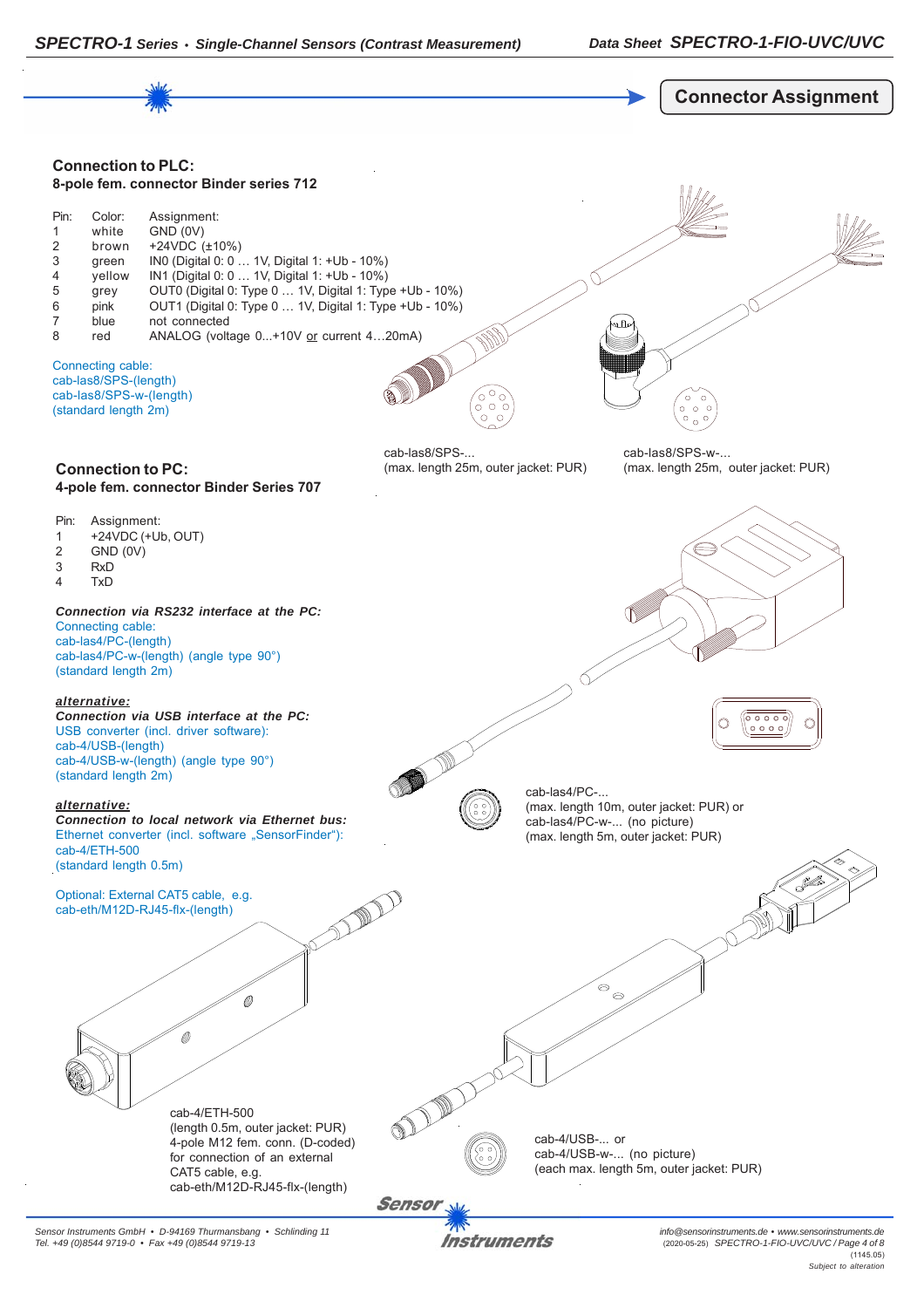



# **Measuring principle of the sensors of SPECTRO-1 series:**

The sensors of the SPECTRO-1 series are of single-channel design, i.e. they acquire the analog signal that comes from a receiver and evaluate this signal. Various light sources such as white light, UV light, IR light, or a laser can be used as a transmitter. The receiver is correspondingly matched to the transmitter. The acquired analog signal is provided through a voltage output and a current output.

The software can be used to select various evaluation modes for the analog signal. The status of the analog signal is provided through 2 digital outputs in accordance with the selected evaluation mode. A digital input allows external "teaching" of the sensor. An additional input allows the "freezing" of the analog output signal upon a positive input edge.

The SPECTRO-1 sensor allows highly flexible signal acquisition. The sensor, for example, can be operated in alternating-light mode (AC mode), which means the sensor is not influenced by external light, or in constant-light mode (DC mode), which provides outstanding high-speed sensor operation. An OFF function deactivates the sensor's integrated light source and changes to DC mode, which allows the sensor to detect so-called "self-luminous objects". With the stepless adjustment of the integrated light source, the selectable gain of the receiver signal, and an INTEGRAL function the sensor can be adjusted to almost any surface or any "selfluminous object".

A micro-controller performs 12-bit analog/digital conversion of the analog signal, which allows recording and evaluation of the signal. Furthermore the SPECTRO-1 sensor offers various options for intelligent signal processing such as e.g. dirt accumulation compensation.

Parameters and measurement values can be exchanged between PC and sensor either through RS232 or Ethernet (using an Ethernet converter). Through the interface all the parameters can be stored in the non-volatile EEPROM of the sensor.

The PC software facilitates the parameterisation, diagnostics, and adjustment of the sensor system (oscilloscope function). The software furthermore provides a data recorder function that automatically records data and stores them on the hard disk of the PC.

SPECTRO-1 sensors are temperature-compensated over a range of 0°C to 80°C.

**Sensor**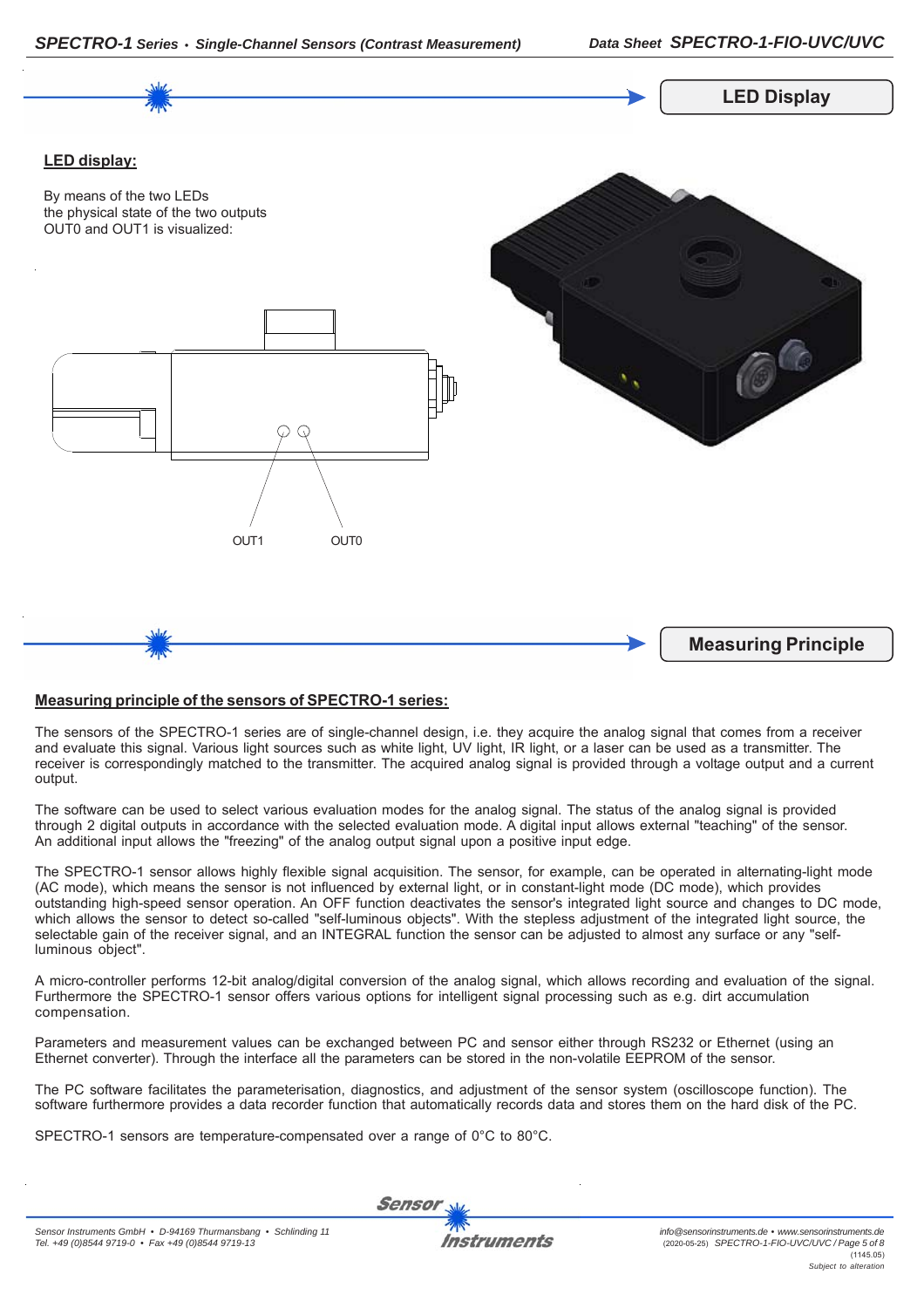**Parameterization**

# **Windows® user interface:**

*(The current software version is available for download on our website.)*



The PC software SPECTRO1-Scope facilitates the parameterization, the diagnosis, and the adjustment of the sensor system (oscilloscope function). Moreover, the software features a data recorder function that allows the automatic recording of recorded data and the saving of those at the hard disk of the PC.

Parameters and measurement values can be exchanged between PC and sensor either through RS232 or Ethernet (using an Ethernet converter). Through the interface all the parameters can be stored in the non-volatile EEPROM of the sensor.



The SCOPE tab visualises an oscilloscope.

 $\left| \cdot \right|$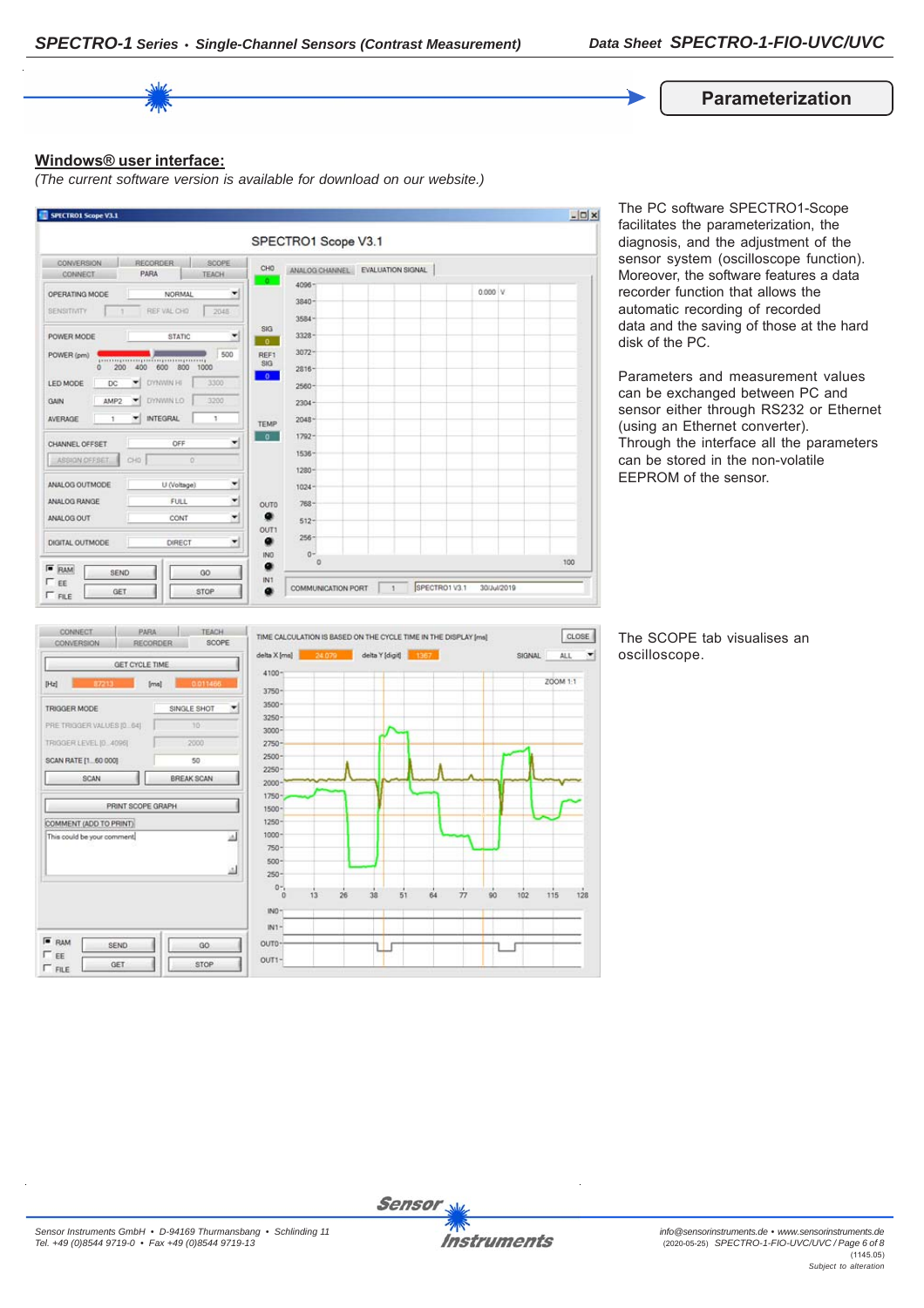

# **Firmware update by means of the software "FirmwareLoader":**

| $ \Box$ $\times$<br><b>FIRMWARE LOADER V1.1</b>                            |                               |  |  |
|----------------------------------------------------------------------------|-------------------------------|--|--|
| <b>ESTABLISH CONNECTION</b>                                                |                               |  |  |
| SELECT COMPORT [1256]<br><b>BAUDRATE</b>                                   | TRY TO CONNECT<br>115200      |  |  |
| <b>FIRMWARE UPDATE</b>                                                     |                               |  |  |
| <b>READ FIRMWARE FROM DISK</b>                                             | <b>CLEAR WINDOW</b>           |  |  |
| <b>ARM FIRMWARE LOADER</b>                                                 | <b>DISARM FIRMWARE LOADER</b> |  |  |
| IT IS STRONGLY RECOMMENDED TO UPDATE THE FIRMWARE ACCORDING TO THE MANUAL! |                               |  |  |
| SPECTRO3 V4.0<br>RT May 09 2012                                            |                               |  |  |
|                                                                            |                               |  |  |
|                                                                            |                               |  |  |
|                                                                            |                               |  |  |
|                                                                            |                               |  |  |
|                                                                            |                               |  |  |
|                                                                            |                               |  |  |
|                                                                            |                               |  |  |
|                                                                            |                               |  |  |
|                                                                            |                               |  |  |
|                                                                            |                               |  |  |
|                                                                            |                               |  |  |
| <b>CREATE EEPROM BACKUP</b>                                                |                               |  |  |
| READ EEPROM DATA FROM SENSOR                                               | SAVE EEPROM DATA TO SENSOR    |  |  |
| EEPROM TRANSFER FILE d:\BackupFiles\EEPROM_Backup 1131.dat                 |                               |  |  |

The software "Firmware Loader" allows the user to perform an automatic firmware update. The update will be carried out through the RS232 interface.

An initialisation file (xxx.ini) and a firmware file (xxx.elf.S) are required for performing a firmware update. These files can be obtained from your supplier. In some cases an additional firmware file for the program memory (xxx.elf.p.S) is also needed, and this file will be automatically provided together with the other two files.





**Sensor**